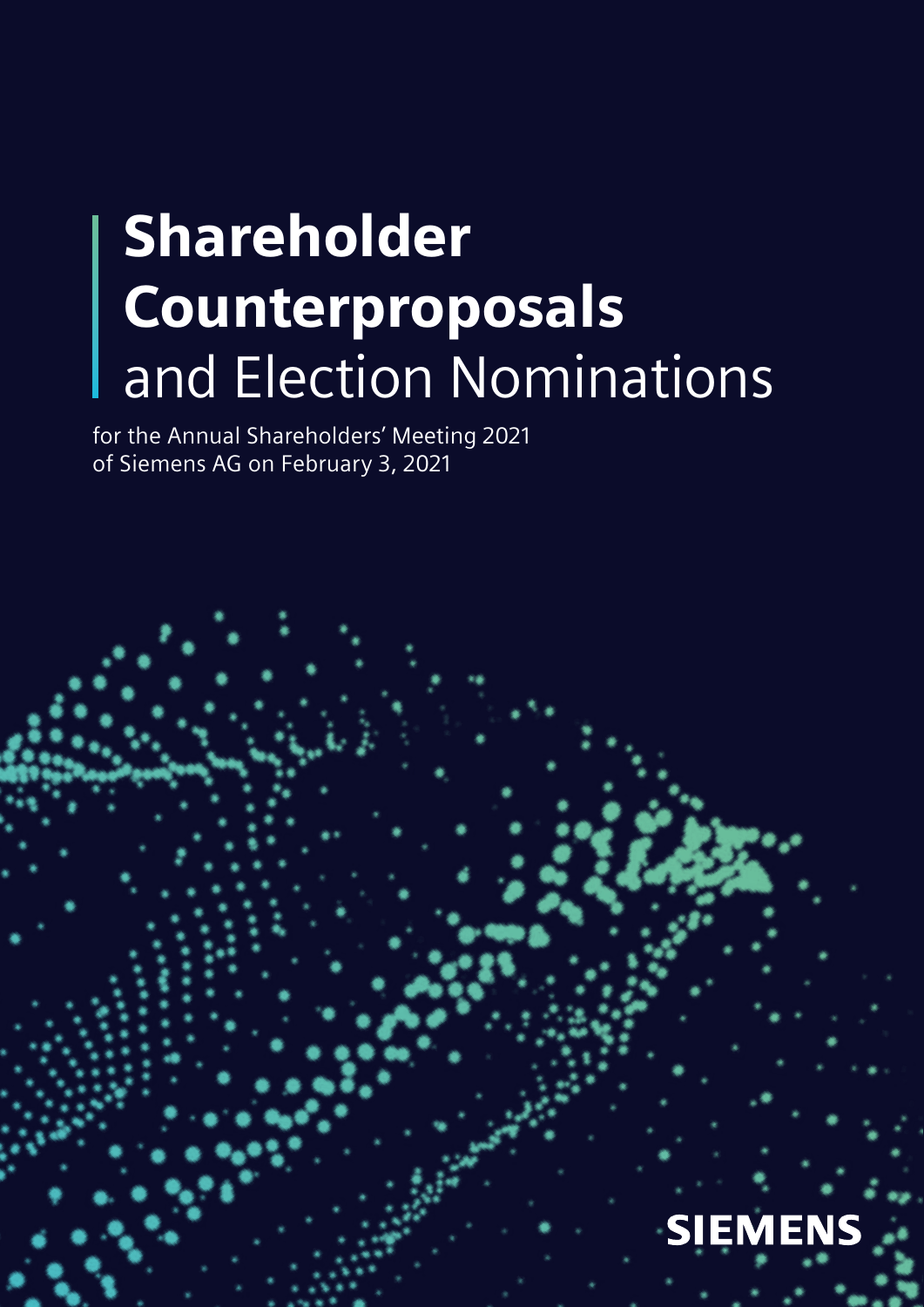#### **Latest update: January 20, 2021**

The following contains all shareholder proposals to be made available (counterproposals and election nominations by shareholders as defined in Sections 126 and 127 of the German Stock Corporation Act (AktG)) concerning items on the Agenda of the Annual Shareholders' Meeting 2021, if applicable along with the content to be added in accordance with Section 127 sentence 4 AktG. In all cases, the shareholder proposals and supporting information reflect the views of the persons who submitted them. Assertions of fact and hyperlinks to third-party websites were also posted on the Internet unchanged and unchecked by us to the extent that they are required to be disclosed. Siemens does not assume any responsibility for said content, nor does it endorse said websites and their content.

#### **Voting and voting instructions in respect of shareholder proposals**

The Company will treat the published counterproposals as if they had been submitted orally at the Shareholders' Meeting. You can vote in favor of shareholder proposals which simply reject the proposal of the Management by marking the appropriate box of the agenda item relating to such shareholder proposal, i. e. "NO" (where Agenda items 2 through 9 are concerned) or "YES" (where Agenda item 10 is concerned), on the printed Attendance Notification Form or on our Internet Service at www.siemens.com/agmservice. Such shareholder proposals are disclosed below **without capital letters**.

Shareholder proposals that do not only reject the Management proposal but also put forward a resolution differing in content are indicated below **with capital letters**. If shareholder proposals of this kind are to be voted on separately at the Annual Shareholders' Meeting and you wish to give instructions to a proxy representative on how to exercise your voting rights or you wish to submit your vote by absentee voting, please tick the "FOR the proposal", "AGAINST the proposal" or "ABSTAIN" box as appropriate to the right of each capital letter under the heading "Shareholder counterproposals and election nominations" on the printed Attendance Notification Form or on our Internet Service. If you wish to vote on, or abstain from voting on, a shareholder proposal to which no capital letter has been pre-assigned on the printed Attendance Notification Form, please insert the appropriate capital letter in one of the empty boxes provided.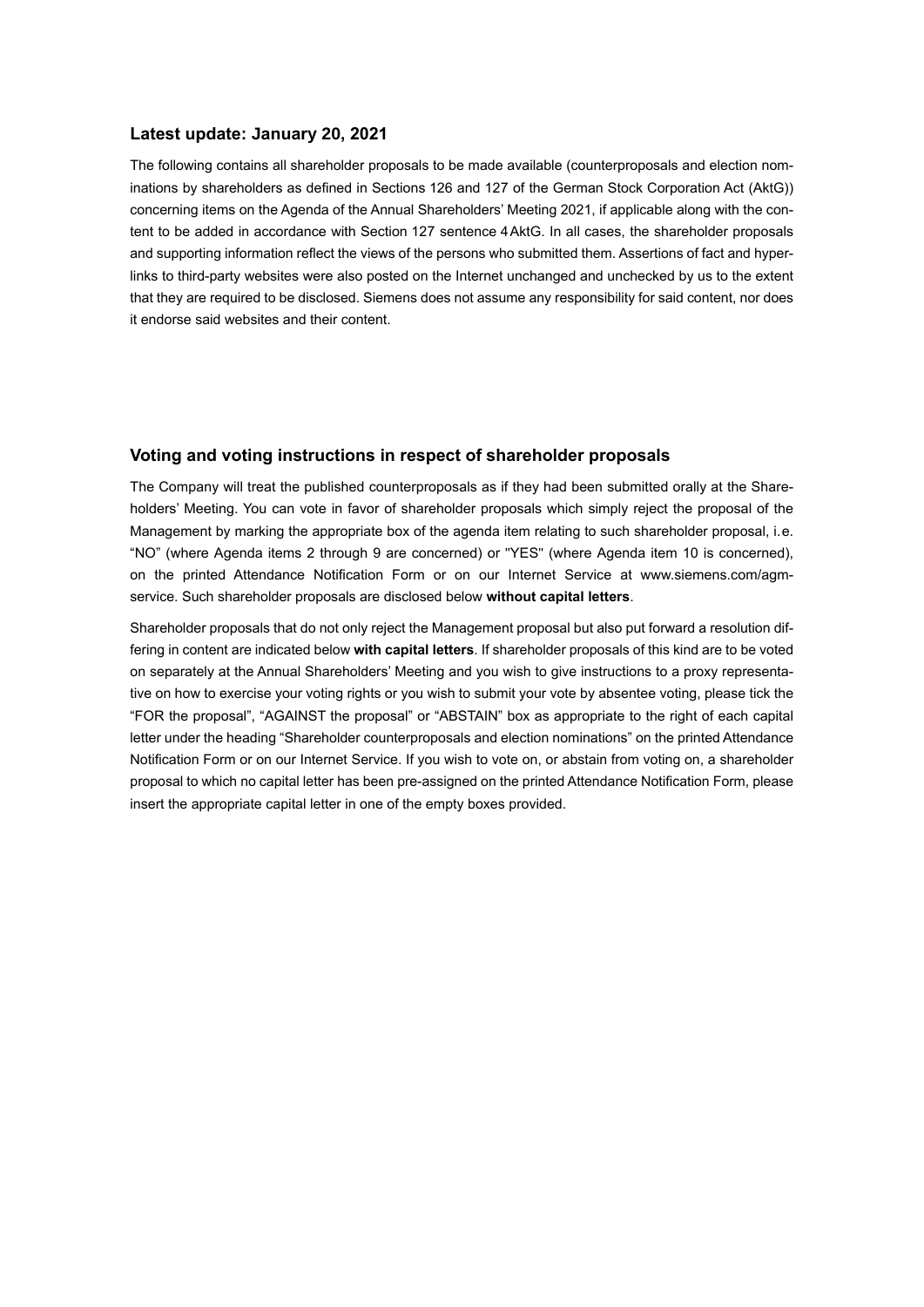# The "Verein von Belegschaftsaktionären in der Siemens AG, e.V.", **Munich, has submitted the following shareholder proposal:**

**A** With regard to Agenda Item 5, "To resolve on the appointment of independent auditors for the audit of the Annual Financial Statements and the Consolidated Financial Statements and for the review of the Half-year Financial Report"

Verein von Belegschaftsaktionaeren in der Siemens AG, e.V. c/o Ernst Koether, Bäckerstr. 37, 81241 München, <sup>2</sup> 089/89670229, 2 03212/1239263, E-Mail: info@unsereAktien.de **https://www.unsereaktien.de/**

### **Counterproposal for agenda item 5**

**"To resolve on the appointment of independent auditors for the audit of the Annual Financial Statements the Consolidated Financial Statements and for the review of the Half-year Financial Report"**

The Verein von Belegschaftsaktionären in der Siemens AG, e.V. proposes that the KPMG AG auditing firm, Berlin, be appointed to serve as the independent auditor of the Annual Financial Statements and the Consolidated Financial Statements for the fiscal year 2021 as well as the auditor for the review of the condensed Financial Statements and the Interim Management Report for the Siemens Group for the first half of fiscal year 2021.

### Rationale:

The firm proposed by management, Ernst & Young GmbH Wirtschaftsprüfungsgesellschaft, Stuttgart, has clearly demonstrated in its work with Wirecard that it is incapable of auditing complex companies. For this reason, it is not the appropriate firm to audit Siemens AG and the Siemens Group. It no longer has the support of the shareholders.

Munich, January 10, 2021

### **Verein von Belegschaftsaktionären in der Siemens AG, e.V.**

| Dr. Werner Fembacher | Tommy Jürgensen | Dr. Carsten Probol | Franz Weigert |
|----------------------|-----------------|--------------------|---------------|
| Chairman             | Vice Chairman   | Vice Chairman      | Vice Chairman |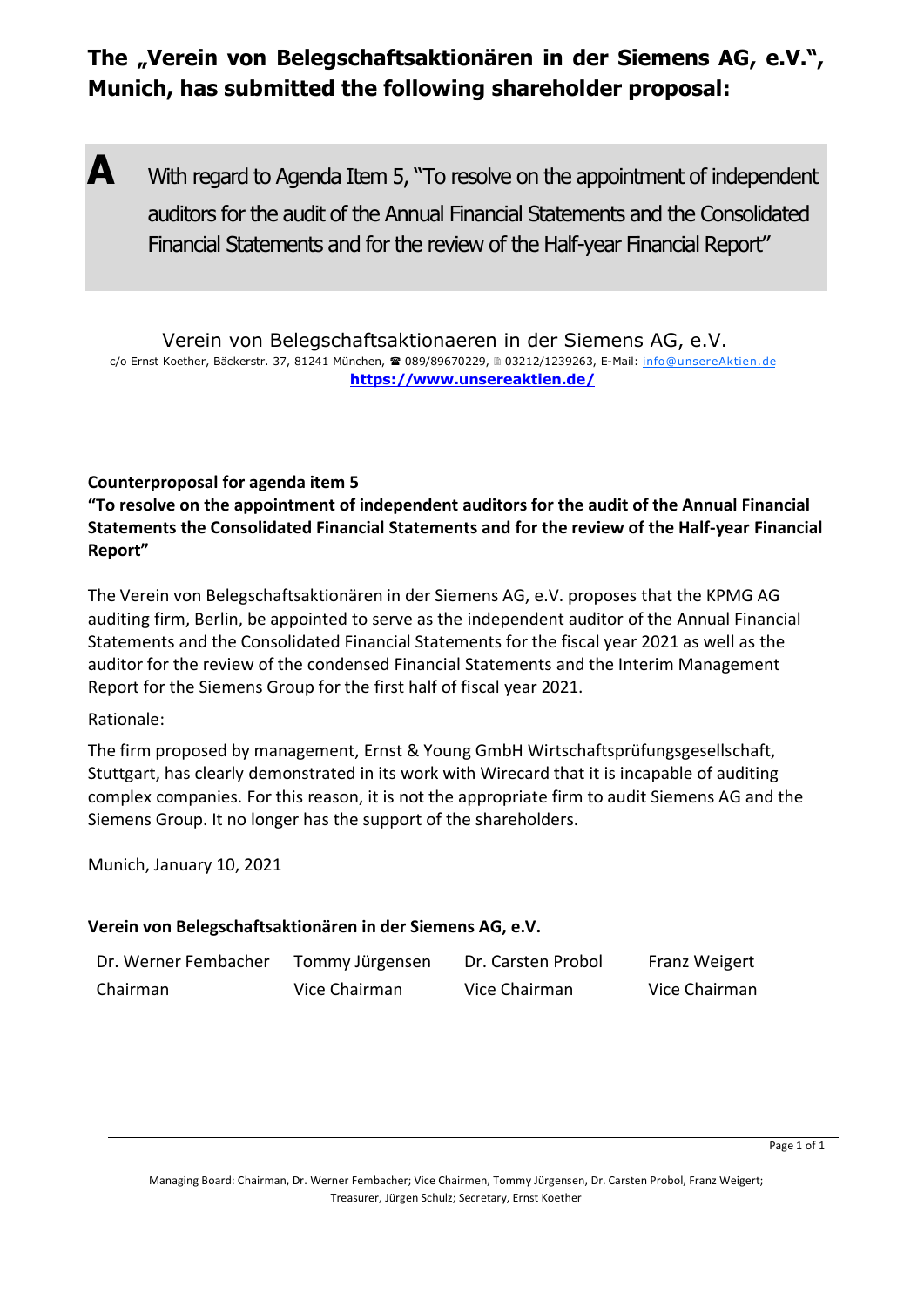# **Horst Schilling, Rödental, has submitted the following shareholder proposals:**

# **Counterproposal concerning the Annual Shareholders' Meeting of Siemens.**

Within the meaning of Sections 126 (1) and 127 of the German Stock Corporation Act (AktG) on the items of the agenda of the Annual Shareholders' Meeting of Siemens AG on February 3, 2021.

With regard to Agenda Item 4 "To ratify the acts of the members of the Supervisory Board"

### **Motion on Agenda Item 4 (To ratify the acts of the members of the Supervisory Board):**

Re Agenda Item 4, / To ratify the acts of the members of the Supervisory Board

### **The acts of the members of the Supervisory Board shall not be ratified.**

Rationale:

The Supervisory Board has the duty to supervise the Managing Board in the interests of shareholders and the company. The Supervisory Board fails to fulfill that duty (see the rationale on Agenda Item 5).

With regard to Agenda Item 5, To resolve on the appointment of independent auditors for the audit of the Annual Financial Statements and the Consolidated Financial Statements and for the review of the Half-year Financial Report"

### **Motion on Agenda Item 5 (To resolve on the appointment of independent auditors):**

Re Agenda Item 5, / To resolve on the appointment of independent auditors for the audit of the Annual Financial Statements and the Consolidated Financial Statements and for the review of the Half-year Financial Report

**The Audit Committee's recommendation to appoint Ernst & Young GmbH Wirtschaftsprüfungsgesellschaft, Stuttgart, as independent auditors for the audit of the Annual Financial Statements and the Consolidated Financial Statements for the fiscal year 2020 / 2021 shall not be endorsed.**

### Rationale:

On the basis of its Audit Committee's recommendation, the Supervisory Board proposes that Ernst & Young GmbH Wirtschaftsprüfungsgesellschaft, Stuttgart, be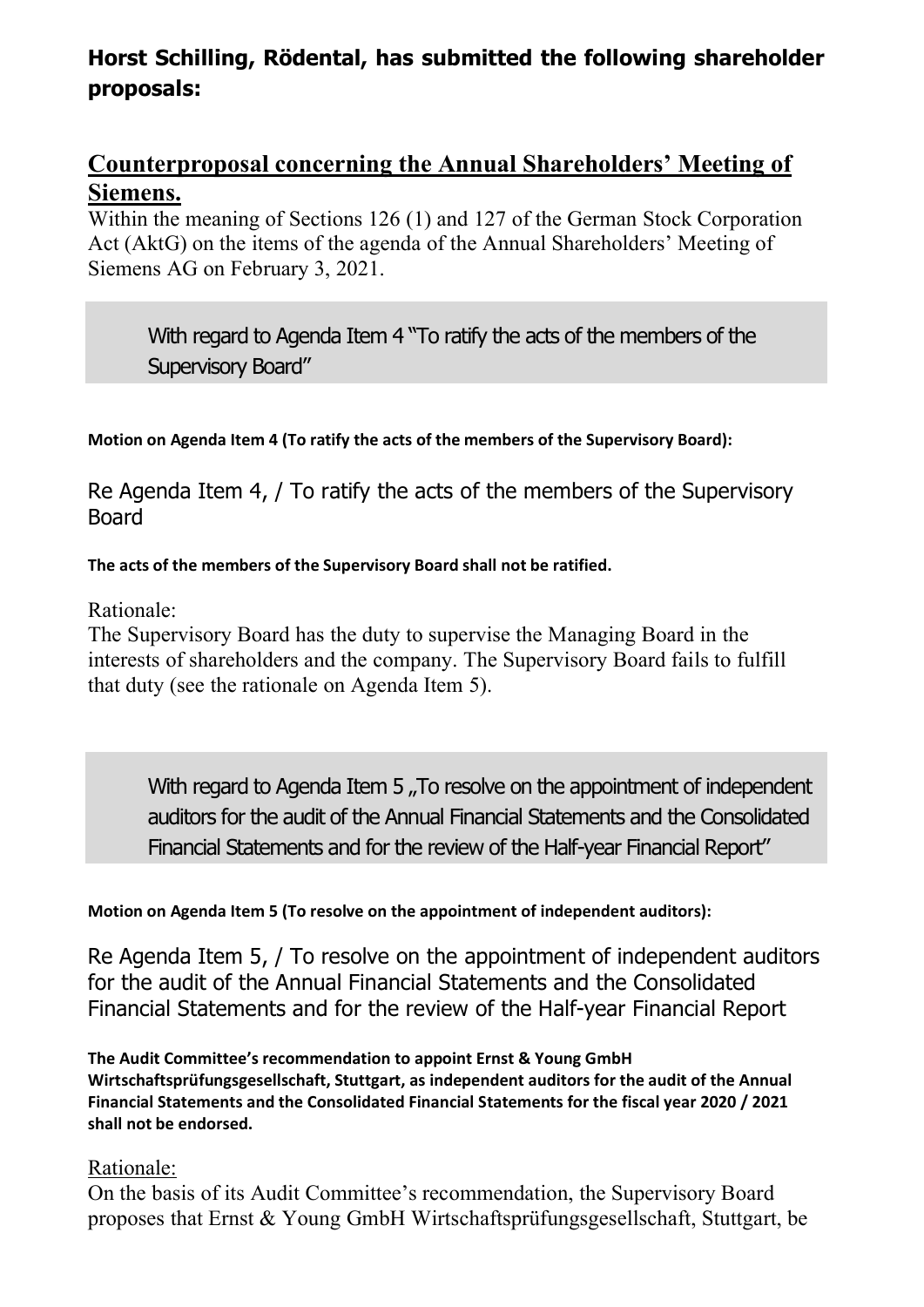appointed to serve as independent auditors of the Annual Financial Statements and the Consolidated Financial Statements for fiscal year 2021 and auditor for the review of the condensed Financial Statements and the Interim Management Report for the first half of fiscal year 2021.

For years, the auditors from EY awarded an audit opinion on the annual financial statements of the Wirecard Group – until the latter went bust. Independent auditors audit (or, to put it better, should audit …) the annual results of companies to ascertain that they are correct, i.e. whether their revenue, profit and debts are stated correctly and whether the disclosures on provisions, cash funds and receivables are right. The auditing firm EY had conducted these audits for Wirecard since 2009 and always certified that all the numbers were in order. It was not until KPMG was finally engaged as a further auditing firm that doubts began to grow, including among the auditors, as to whether the balance sheet was reliable. The auditors from EY then refused to sign off on the last annual financial statements, i.e. those for 2019. And the auditing firm EY has not just attracted negative attention in relation to Wirecard.

Michael Frege, the insolvency administrator of Maple Bank, is taking legal action against the auditors of EY at Stuttgart Regional Court. EY allegedly helped prepare and submit false tax returns (cum-ex transactions aimed at reducing taxes) and audited the bank's annual financial statements. (Damage amounting to  $\epsilon$ 450 million was caused).

Now there are doubts that EY delivers what society (the general public) expects of it and what EY explicitly pledges in its corporate video: "To create trust in capital markets."

Only four large groups now share the major global engagements between them: Alongside EY, they are KPMG, PwC and Deloitte, who are termed the Big Four. This concentration came about as a result of mergers and because international groups usually engage international auditing companies instead of relying on several smaller ones. **The Wirecard affair should be cause to make an even clearer separation between auditing tasks and consulting** (as proposed by Michel Barnier, the former EU Commissioner for Internal Market and Services). The Financial Reporting Council (FRC) in London, which supervises accounting standards of companies, has now formulated guidelines under which auditors who give their seal of approval to a company's balance sheet must not act as consultants for the same company.

I as a shareholder no longer have any confidence in EY as independent auditors.

I ask the shareholders of Siemens AG, in particular employee shareholders who are committed to sustainability and the company's long-term success, and above all the fund management companies DWS (which lost more than  $\epsilon$ 600 million at Wirecard) and Union Investment (which lost  $E$ 243 million at Wirecard) to endorse the motions in the interests of their customers.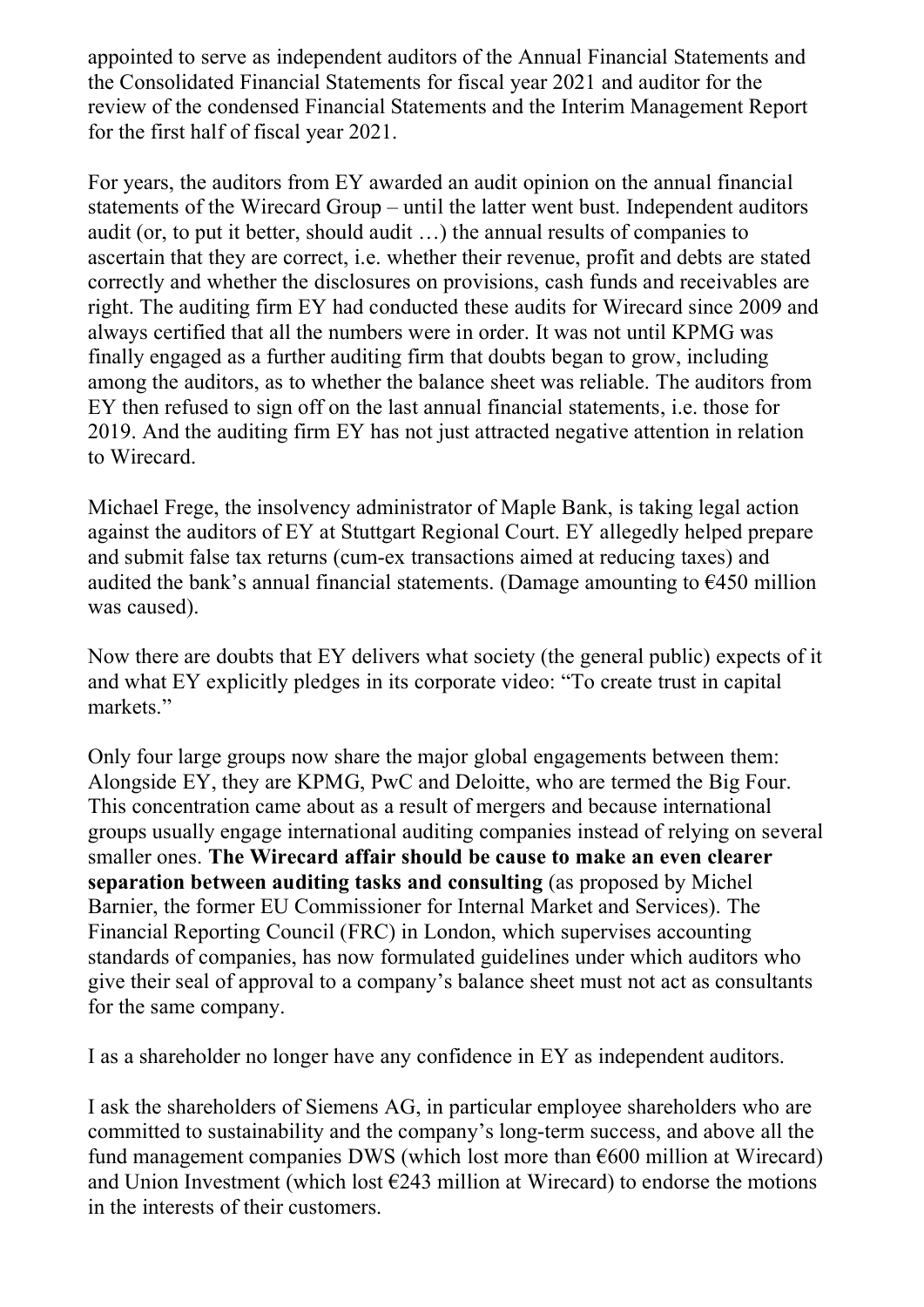I ask the governing bodies of Siemens AG to make my counterproposals, which I have submitted in due time, available in accordance with Sections 126 and 127 et. seq. of the German Stock Corporation Act (AktG).

Thank you.

Milij

Shareholder H. Schilling

(Shareholder Control Number: )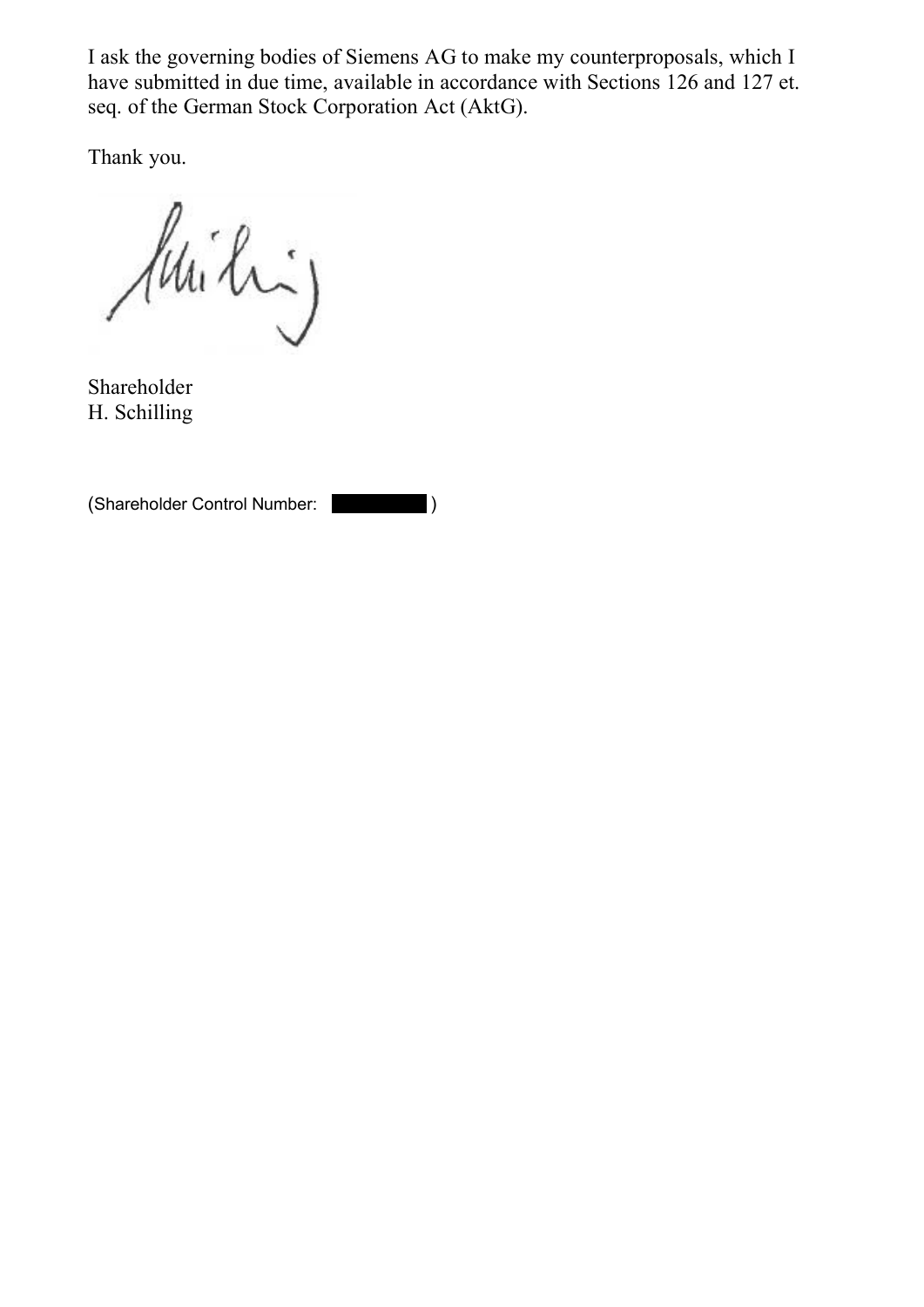# **Hansjürgen Walther, Wilhermsdorf, has submitted the following shareholder proposal:**

**B** With regard to Agenda Item 7, "To resolve on the compensation for Supervisory Board members and related amendments to the Articles of Association"

I submit the following counterproposal:

Siemens' management proposes under Agenda Item 9, section b, point 6 that the premiums for the D&O liability insurance policy shall be paid by the Company.

Every insurance premium is a contribution to protecting the insured persons, and the insured persons pay it themselves.

I believe that the insured parties named here receive sufficient compensation for their work and should themselves pay the insurance premiums to cover decisions they make as part of their activity.

I submit the motion that the members of the Supervisory Board must pay the premium from their income.

Hansjürgen Walther Shareholder Control Number: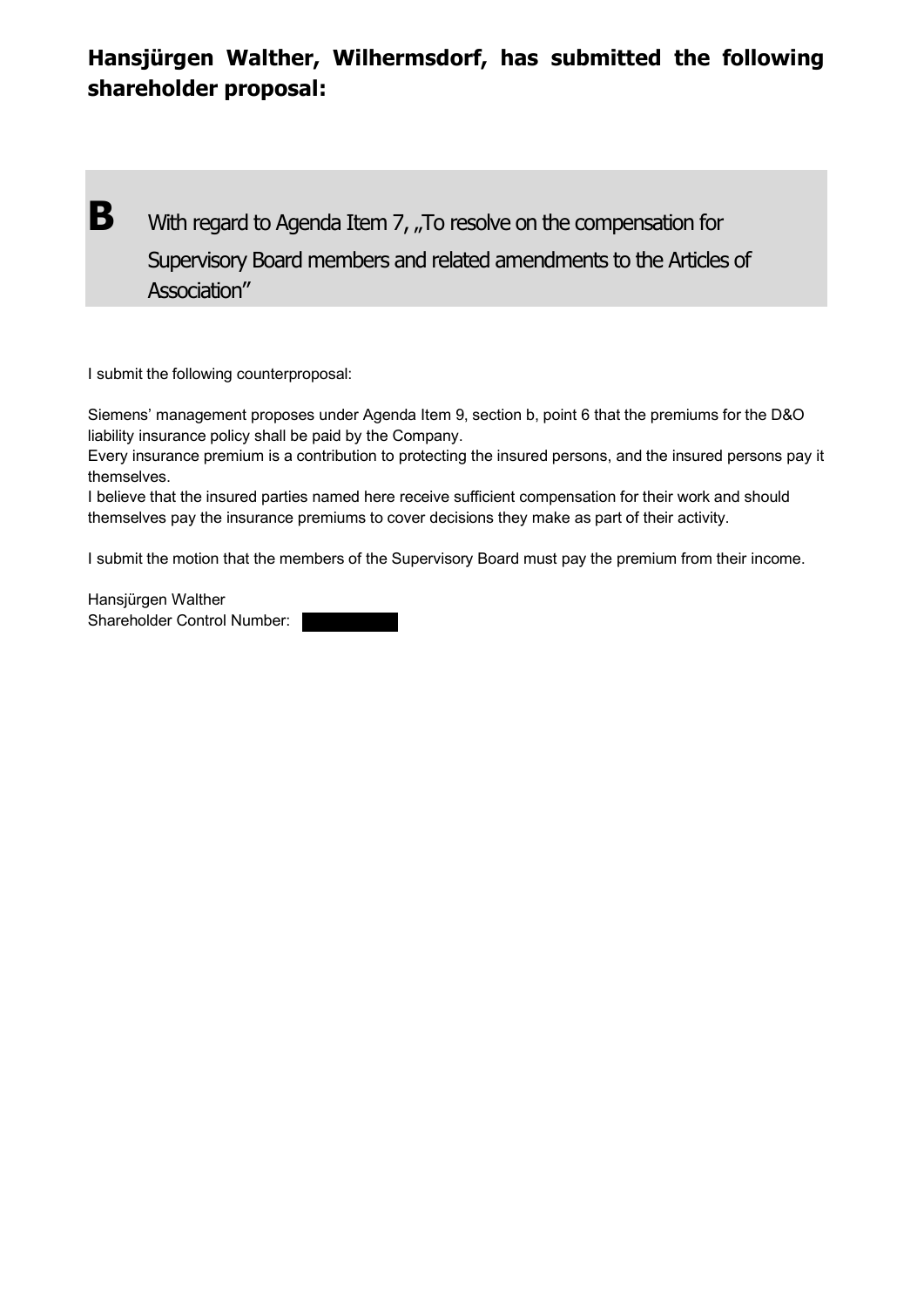### **The "Verein von Belegschaftsaktionären in der Siemens AG, e.V.", Munich, has submitted the following shareholder proposal:**

With regard to Agenda Item 3, To ratify the acts of the members of the Managing Board"

Verein von Belegschaftsaktionären in der Siemens AG, e.V. c/o Ernst Koether, Bäckerstr. 37, 81241 Munich, Germany 雷 089/89670229, 图 03212/1239263, E-Mail: E.Koether@unsereAktien.de **https://www.unsereaktien.de/**

### **Annual Shareholders' Meeting 2021 Proposal on Agenda Item 3 "To ratify the acts of the members of the Managing Board"**

The Verein von Belegschaftsaktionären in der Siemens AG, e.V. submits the following proposal: Ratification of the acts of the member of the Managing Board Lisa Davis is denied.

### **Supporting statement:**

The Verein von Belegschaftsaktionären in der Siemens AG, which is committed to sustainability and long-term concerns of the employees, considers it unacceptable that Ms. Davis is implementing and defending a control system that resulted in the spin-off of her own segment.

Power plant business was traditionally looked after by headquarters. The creation of regional competence centers has not improved the sales concept, but made it more expensive instead without really having all the necessary expertise based in the regions.

The generally recognized opinion leadership of Siemens in energy issues has noticeably declined under Ms. Davis. The fundamental decisions and groundwork aimed at achieving the intended political goal of decarbonization were confined to smallish projects that also did not have the desired ripple effect.

Munich, January 18, 2021

Verein von Belegschaftsaktionären in der Siemens AG, e.V.

| Dr. Werner Fembacher | Tommy Jürgensen | Dr. Carsten Probol | <b>Franz Weigert</b> |
|----------------------|-----------------|--------------------|----------------------|
| Chairman             | Vice Chairman   | Vice Chairman      | Vice Chairman        |

Page 1 of 1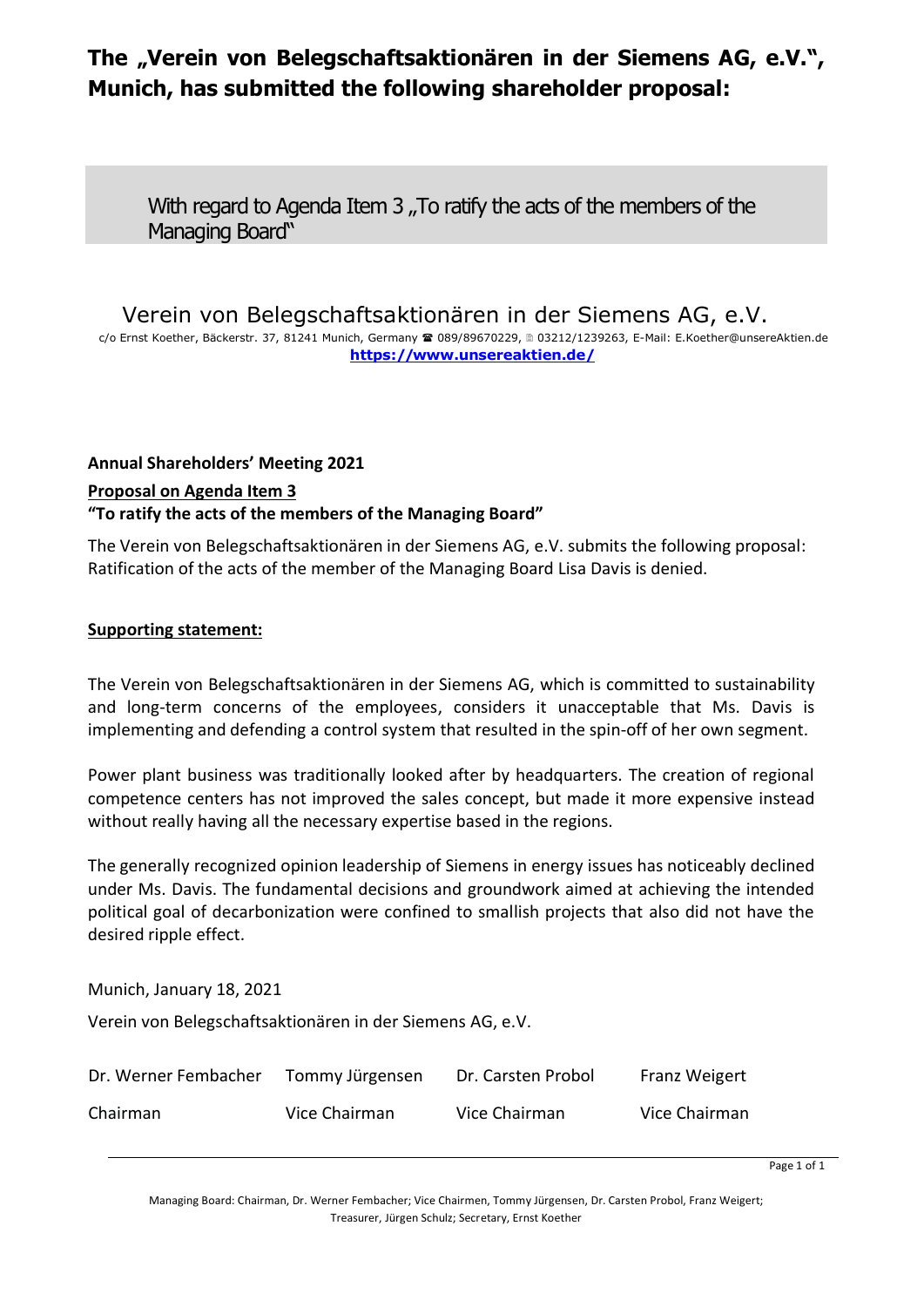# The "Verein von Belegschaftsaktionären in der Siemens AG, e.V.", **Munich, has submitted the following shareholder proposal:**

With regard to Agenda Item 3, To ratify the acts of the members of the Managing Board"

Verein von Belegschaftsaktionären in der Siemens AG, e.V. c/o Ernst Koether, Bäckerstr. 37, 81241 Munich, Germany  $\mathbb{R}$  089/89670229, 203212/1239263, E-Mail: E.Koether@unsereAktien.de **https://www.unsereaktien.de/**

#### **Annual Shareholders' Meeting 2021**

#### **Proposal on Agenda Item 3**

#### **"To ratify the acts of the members of the Managing Board"**

The Verein von Belegschaftsaktionären in der Siemens AG, e.V. submits the following proposal: Ratification of the acts of Joe Kaeser is denied.

#### **Supporting statement**:

The Verein von Belegschaftsaktionären in der Siemens AG, which is committed to sustainability and long-term concerns of the employees, has a critical opinion of several decisions for which Mr. Kaeser was responsible, since they weakened the company's innovative power. Even though the decisions were made in earlier fiscal years, they had repercussions that extended into fiscal 2020, while some of them have not been corrected and so have to be mentioned.

Siemens Energy would be more competitive without Dresser-Rand, and the need to decarbonize the economy already existed when Dresser-Rand was acquired at an inflated price. The desired expansions of the portfolio could have been achieved more cheaply through in-house developments.

Carving out Mobility came with a price tag in the high triple-digit million range and is now more of a hindrance than a help. Mobility's development after the failed merger also shows that a merger with Alstom was neither necessary nor expedient. We refer you in this regard to earlier statements by the Verein von Belegschaftsaktionären (press release dated October 30, 2017 – https://www.unsereaktien.de/phocadownload/20171030\_PM%20Mobility.pdf).

The arguments in favor of the new holding structure were mainly to allow a conglomerate discount to be leveraged by investors and to enable more agile responsiveness to market requirements. However, investments in lower-yielding, but forward-looking lines of business/developments were impeded due to the specification of expected returns and not by the conglomerate. The Siemens Financial Framework (SFF) steers investments predominantly toward high-yielding lines of business, but not to forward-looking ones.

\_\_\_\_\_\_\_\_\_\_\_\_\_\_\_\_\_\_\_\_\_\_\_\_\_\_\_\_\_\_\_\_\_\_\_\_\_\_\_\_\_\_\_\_\_\_\_\_\_\_\_\_\_\_\_\_\_\_\_\_\_\_\_\_\_\_\_\_\_\_\_\_\_\_\_\_\_\_\_\_\_\_\_\_\_\_\_\_\_\_\_\_\_\_\_\_\_\_\_\_\_\_\_\_\_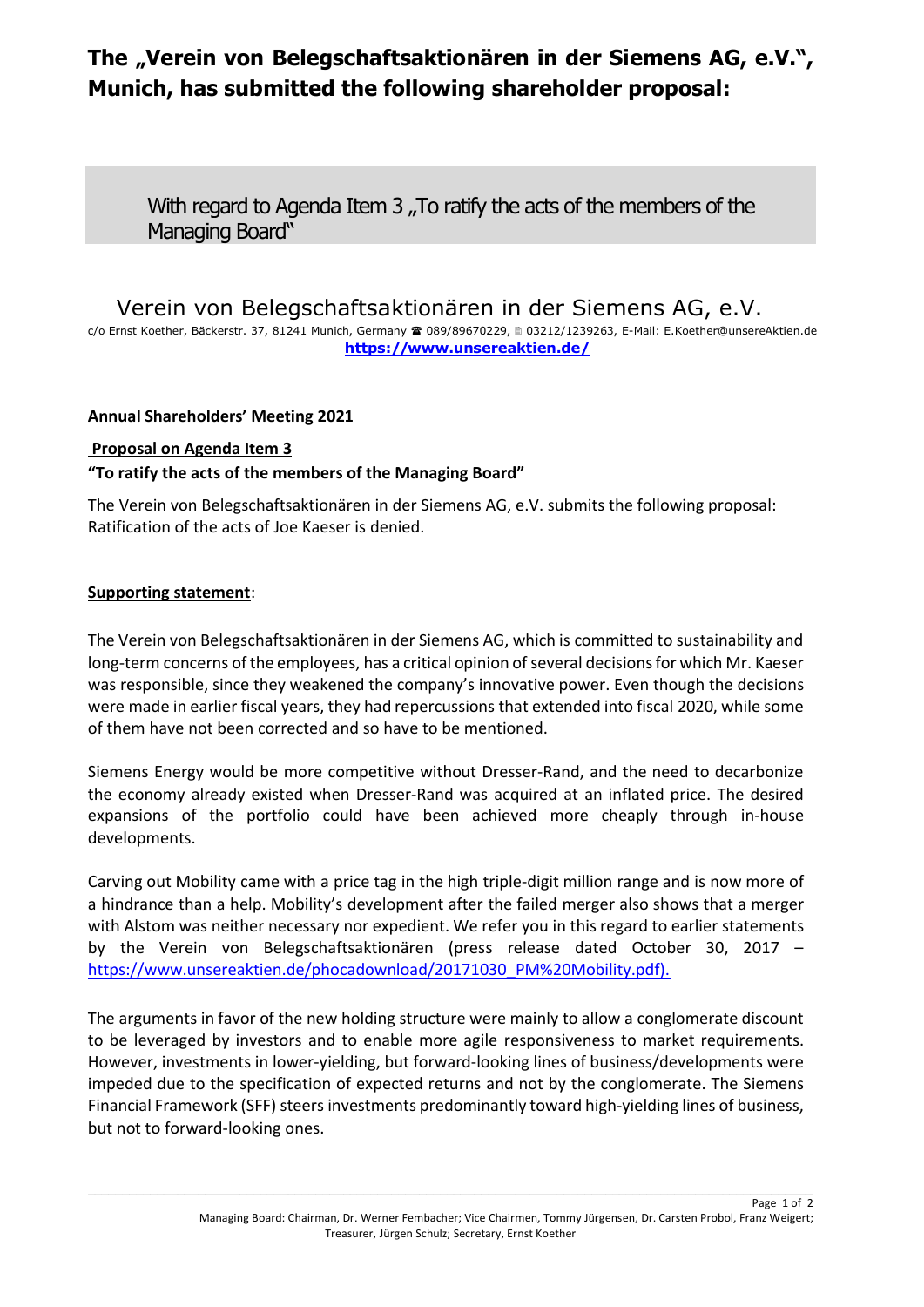The above-proportionate investment in US companies through acquisitions expanded dependency on the USA's increasingly restrictive trade policy to just about all business areas, raising the risk that we will no longer be able to serve our established customer base.

The portfolio policy of recent years has rightly disconcerted employees to a great extent: Employees were moved round like tangible assets. Mr. Kaeser has repeatedly applied the number of employees, and not their retention and development, as proof of his social commitment. If employees have to leave the company and are replaced by others, Mr. Kaeser may be satisfied with what he has achieved – we are not!

Munich, January 18, 2021

Verein von Belegschaftsaktionären in der Siemens AG, e.V.

| Dr. Werner Fembacher | Tommy Jürgensen | Dr. Carsten Probol | Franz Weigert |
|----------------------|-----------------|--------------------|---------------|
| Chairman             | Vice Chairman   | Vice Chairman      | Vice Chairman |

\_\_\_\_\_\_\_\_\_\_\_\_\_\_\_\_\_\_\_\_\_\_\_\_\_\_\_\_\_\_\_\_\_\_\_\_\_\_\_\_\_\_\_\_\_\_\_\_\_\_\_\_\_\_\_\_\_\_\_\_\_\_\_\_\_\_\_\_\_\_\_\_\_\_\_\_\_\_\_\_\_\_\_\_\_\_\_\_\_\_\_\_\_\_\_\_\_\_\_\_\_\_\_\_\_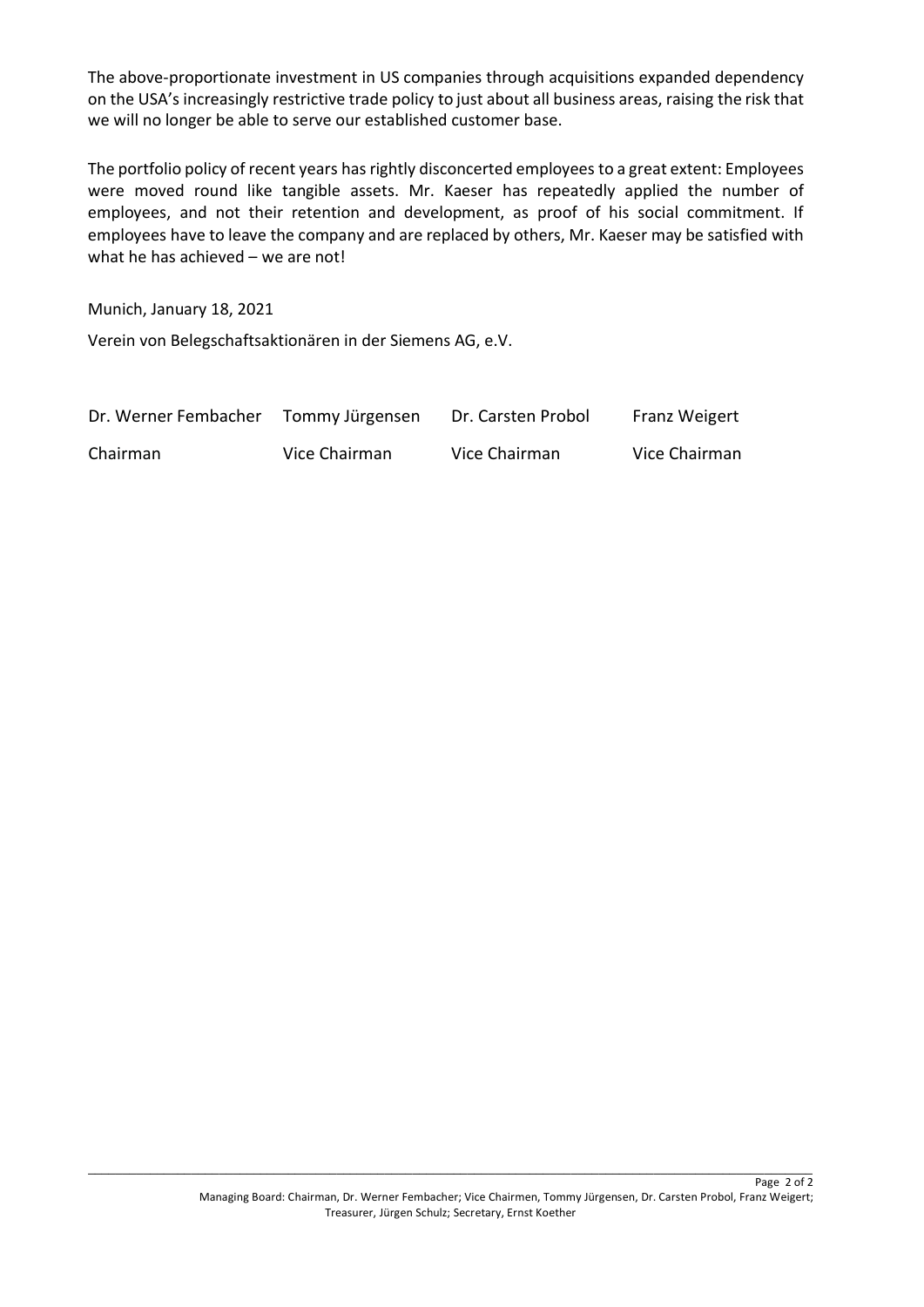### **The "Dachverband der Kritischen Aktionärinnen und Aktionäre", Cologne, has submitted the following shareholder proposal:**

With regard to Agenda Item 3, "To ratify the acts of the members of the Managing Board"

### **Counterproposal from the "Dachverband der Kritischen Aktionärinnen und Aktionäre e.V." at the Shareholders' Meeting of Siemens AG on February 3, 2021**

### **Regarding Agenda Item 3: To ratify the acts of the members of the Managing Board**

The "Dachverband der Kritischen Aktionärinnen und Aktionäre e.V." requests that the acts of the members of the Managing Board not be ratified.

### **Supporting statement:**

The Managing Board of Siemens AG has not adequately complied with its obligations as regards human rights due diligence. Moreover, the existing and announced climate protection measures do not fulfill the goals of the Paris Agreement.

### **"We have learned" – a dubious claim**

Dr. Roland Busch and Joe Kaeser affirm in the foreword to the latest Sustainability Report that they have learned from past mistakes "such as the controversial delivery of safety systems to Adani's Carmichael project" (Siemens Sustainability Information 2020, page 4). A new "ESG due-diligence tool" is now intended to enable early identification of environmental risks and risks that jeopardize human rights or the company's reputation. However, Siemens has had such an ESG risk management system before. That raises the question of whether the Managing Board will now actually comply adequately with its obligations as regards human rights due diligence.

Identifying ESG risks is by no means enough to live up to the commitments to the goals of the Paris Agreement and the UN's 2030 Agenda for Sustainable Development. A more extensive change of course is required here so as to avoid being exposed to the ever-growing risks involved in fossil energy projects.

The Managing Board will no longer be directly responsible for the power plant business of the new Siemens Energy in the future. However, Siemens AG is still by far the largest shareholder in Siemens Energy and therefore still has a responsibility to reconcile Siemens Energy's climate protection measures with the Paris Climate Goals.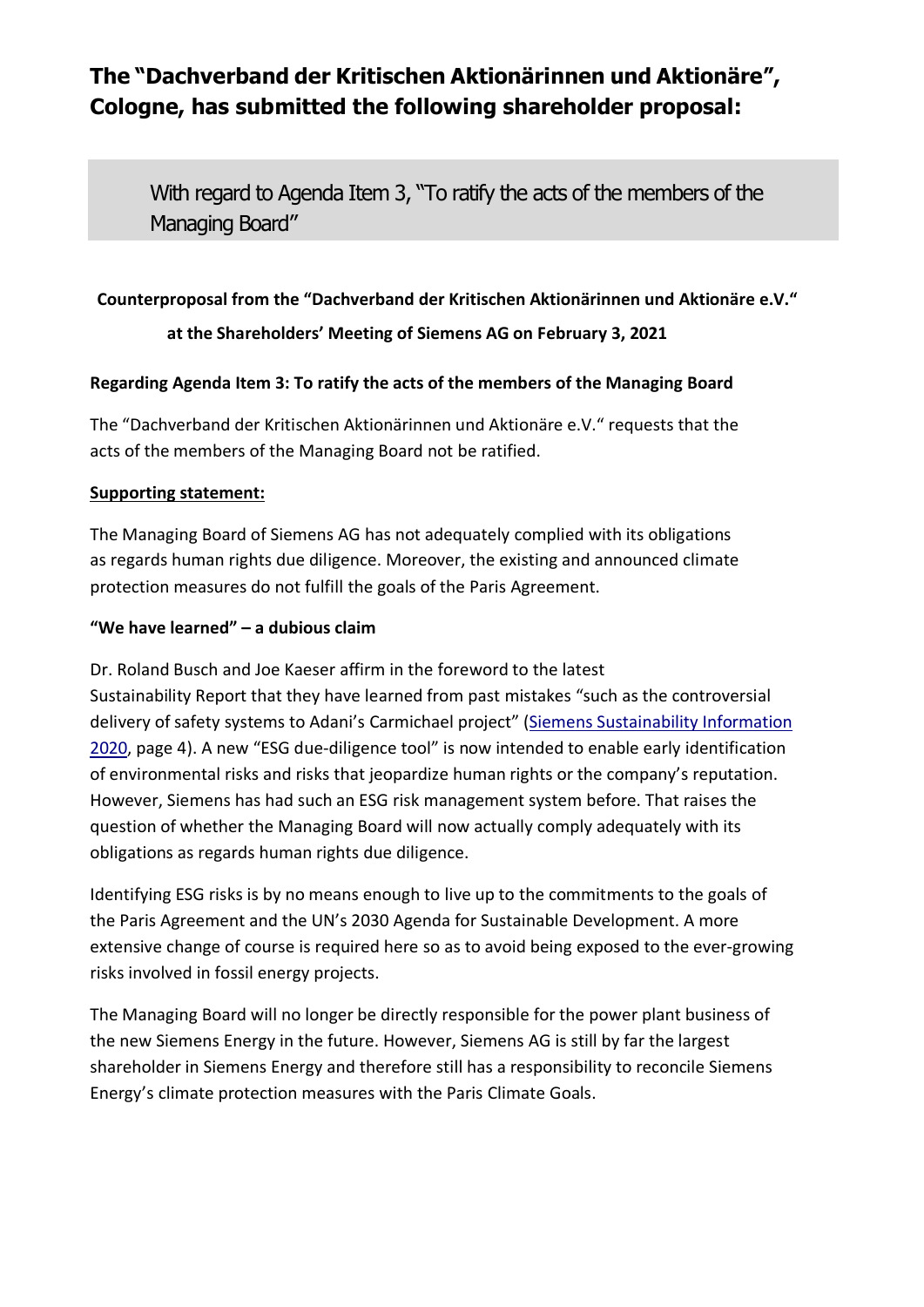### **Withdrawal from coal neither responsible nor uncompromising**

Five years after the Paris Agreement, it was a long overdue step to have Siemens Energy formulate a plan for exiting coal-fired power plant business. Yet the announcements of a "responsible and uncompromising" exit was followed only by the stipulation that Siemens Energy would no longer participate in tenders for pure coal-fired power plants.

An uncompromising approach would have been to at least withdraw from bidding processes in which Siemens has already submitted an offer. Siemens Energy is still involved in the controversial coal-fired power plant project Jawa 9 and 10 in Indonesia, for instance. Siemens Energy also intends to adhere to combined heat and power plants.

Based on scientific findings, two measures are particularly important so that the objective of the Paris Agreement to limit global warming to 1.5 degrees Celsius can be achieved: OECD countries must fully phase out coal-fired power generation by 2030 at the latest, and all coal-fired power plants should be shut down by 2040 at the latest (cf. https://climateanalytics.org/briefings/coalphase-out/).

There has been a massive increase in the economic and political pressure on the coal industry, which means that Siemens Energy's half-hearted withdrawal from coal is also not responsible toward its own employees. They deserve a clear future perspective beyond fossil energies, since gas business predictably harbors the same risks as coal, too.

### **Adhering to gas hampers expansion of renewable energies**

As with the phase-out of coal, a path to phase out the fossil fuel of gas is urgently needed so that the Paris Climate Goals can be achieved. By adhering to gas projects and pointing to an unrealistically high volume of green hydrogen to justify new gas infrastructure, Siemens is blocking the urgently needed expansion of renewable energies. Large plans to expand gas, coupled with the necessary reduction in the use of gas planned throughout the EU, is a recipe for ruinous investment. One example is Israel: The government has decided to expand solar energy on a massive scale and to stop issuing new permits to build new gasfired power plants to private enterprises. The largest private gas-fired power plant planned in Israel, Reindeer Station, to which Siemens Energy wants to supply the technology and in which Siemens is an investor, should not be implemented given that. Massive local protests continue and put a question mark over whether the project will be completed.

### **No ambitious climate goals**

The significance of Siemens' goal to become climate-neutral by 2030 pales in view of the fact that Siemens does not include the greenhouse gas emissions in its own supply chains or from its business travel (Scope 3). More than 10 million tons of  $CO<sub>2</sub>$  equivalent were produced as part of Scope 3 emissions in the past fiscal year, compared with "only" 700,000 tons of CO<sub>2</sub> equivalent at its own business establishments (Scope 1 and 2). Effective climate protection measures must therefore aim to achieve a massive reduction in Scope 3 emissions; however, so far Siemens is planning to reduce them only by a meager 20 percent by 2030 and a climate-neutral supply chain is not envisaged until 2050.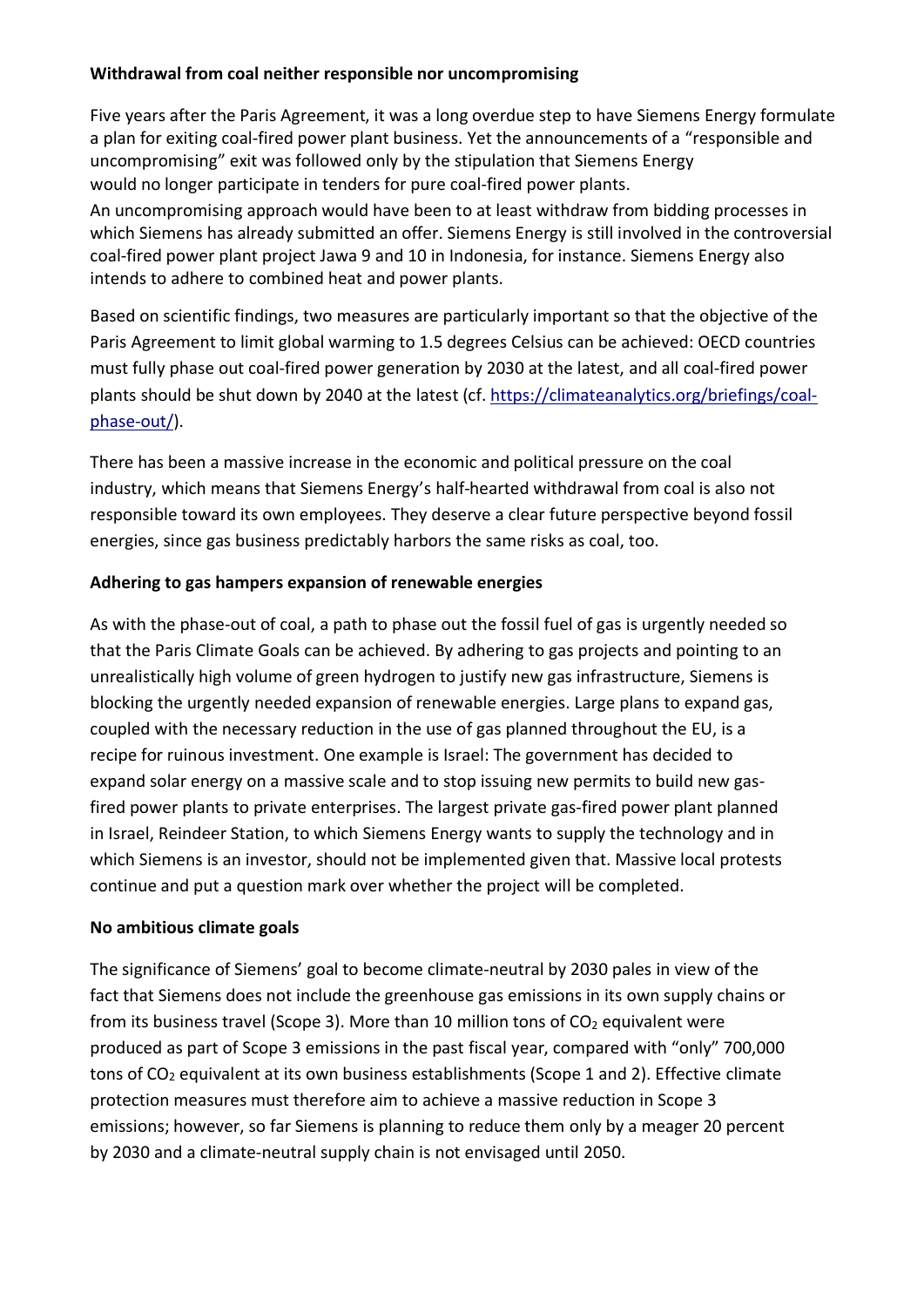#### Siemens Aktiengesellschaft

Chairman of the Supervisory Board: Jim Hagemann Snabe Managing Board: Joe Kaeser, President and Chief Executive Officer Members of the Managing Board: Roland Busch, Klaus Helmrich, Cedrik Neike, Matthias Rebellius, Ralf P. Thomas, Judith Wiese Registered offices: Berlin and Munich, Germany Commercial registries: Berlin Charlottenburg, HRB 12300, Munich, HRB 6684; WEEE-Reg.-Nr. DE 23691322